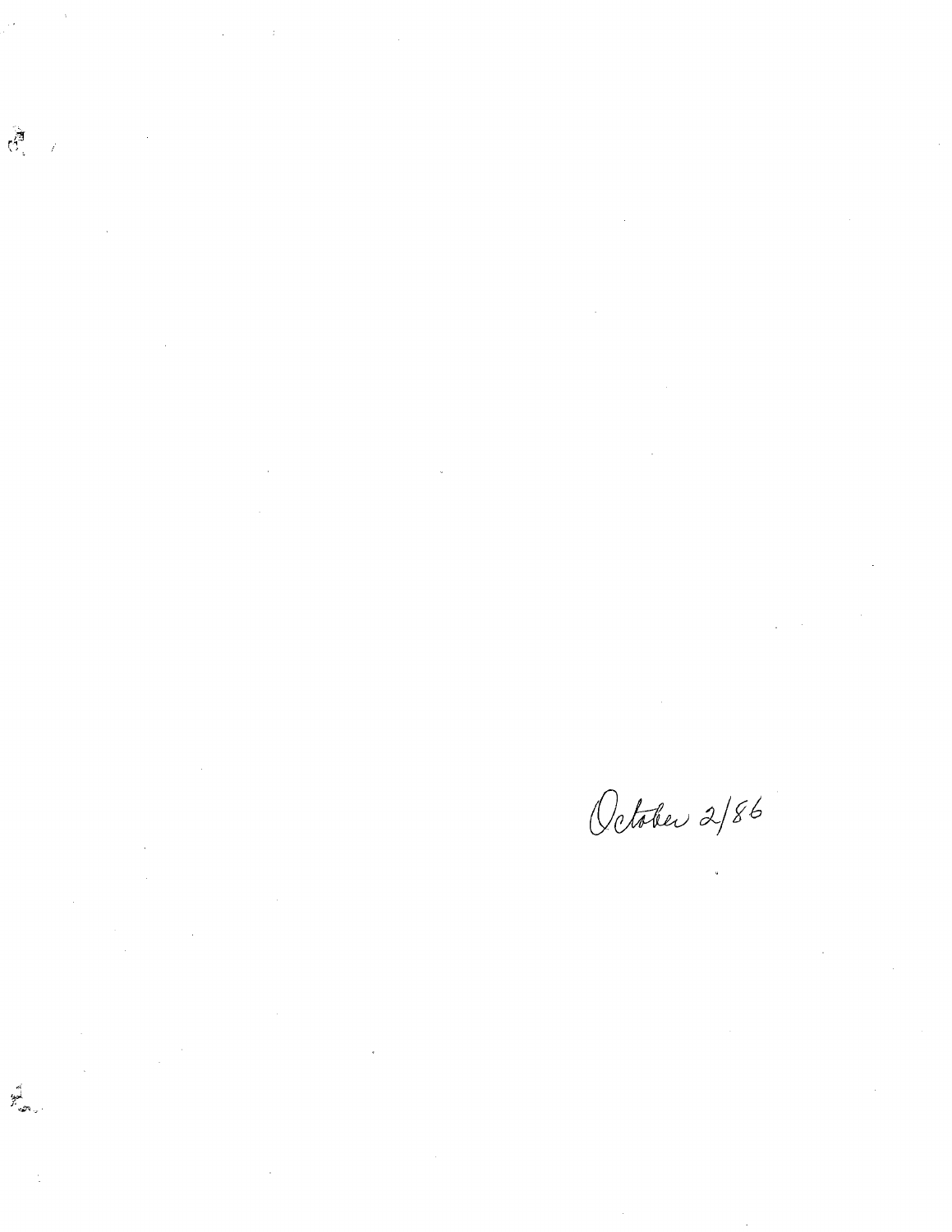The Minutes of the 89th Meeting of the Executive Committee of the Science Faculty Council held on Thursday, October 2, 1986 at 3:30 p.m. in Room 250 Allen Building.

Present: C.C. Bigelow, Chair; N.E. Losey, J.W. Berry, N.R. Hunter, J.P. McClure, K. Mount, A. Ogrodnick, H.C. Williams; P. Pachol, Secretary; J. McConnell, J. Wigston

Dean Bigelow introduced Al Ogrodnick, Senior Stick, and Joan McConnell in her newly recommended position as Sylvia Johannson's replacement.

- 1. The minutes of the 88th meeting were APPROVED
- $2.$ Course Change Proposals

Dr. Berry took the committee through the course change proposals and as each Department's proposals were considered he moved APPROVAL on behalf of the Committee on Courses.

Actuarial and Management Sciences: CARRIED

Applied Mathematics: CARRIED

On the graduate service course changes additions, Dr. McClure asked whether the use of the number 6 instead of 24 could change the potential audience for the course. Discussion followed. It was decided to flag this item in the minutes.

Chemistry and Chemistry/Microbiology: CARRIED

Botany: CARRIED

Computer Science: CARRIED

Geological Sciences: CARRIED

Mathematics and Astronomy: CARRIED

The following editorial changes to be made: 13. lAG and 13.1LI the words "not to be held with" should be changed to "This course is also given in the Department of Applied Mathematics as .... "Similar changes should be made in the text for 6.1AG and 6.1LI.

13.370 the words "in lieu of" to be changed to "as an alternative to".

New Program Proposal Mathematics and Astronomy and Actuarial and Management Sciences: CARRIED

Dr.H. Williams asked why Computer Science 120 was only a recommended elective and not a compulsory course. It was mentioned that this course was not required in either single honours courses.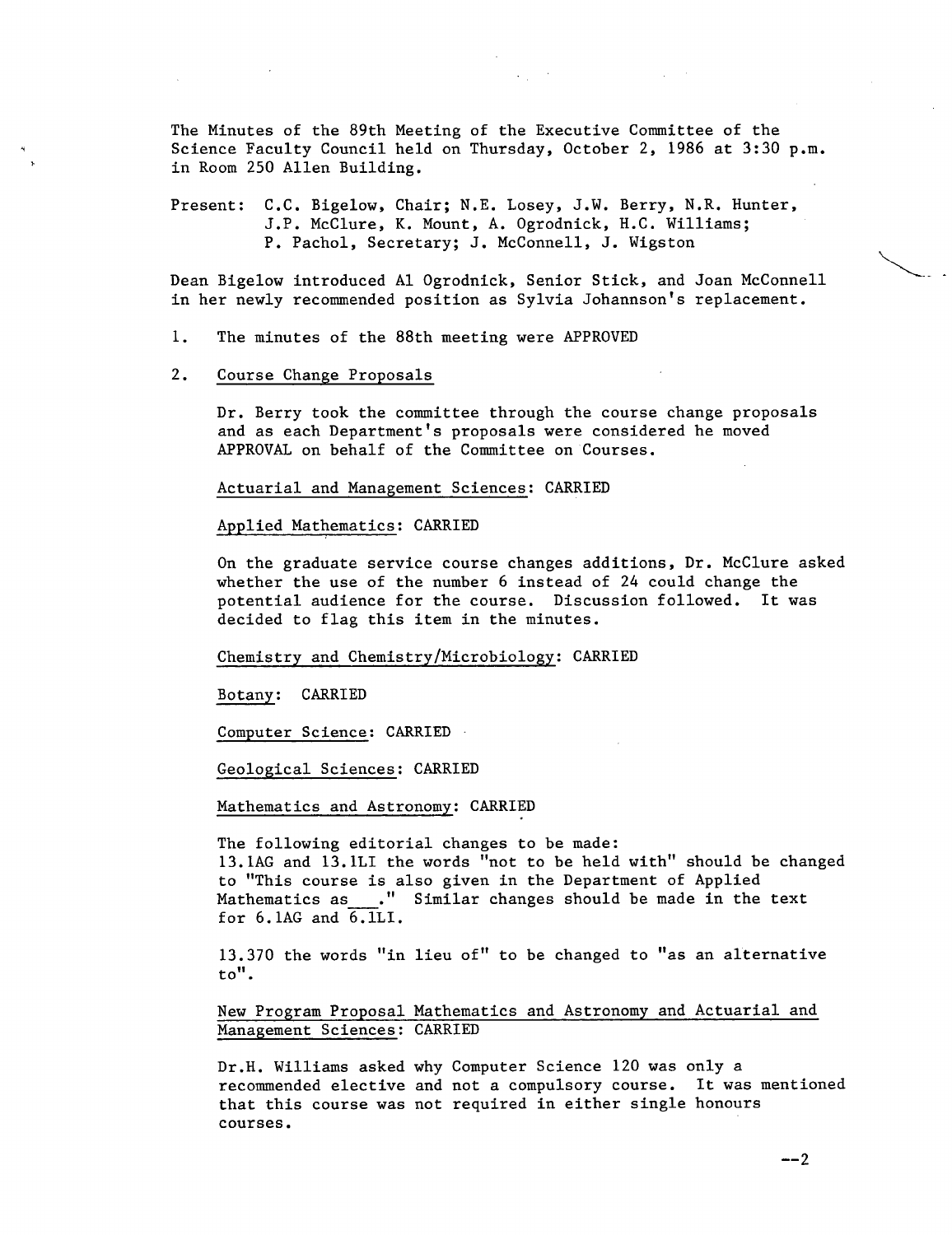# Microbiology: CARRIED

Joint Microbiology-Chemistry Honors Program in Biotechnology:

 $-2-$ 

CARRIED

It was mentioned that this program has received strong support from Agriculture and Medicine.

Physics: CARRIED

Zoology: CARRIED

3. Committee on Student Standing Recommendations

Dr. Berry placed the following recommendations to the Executive Committee on behalf of the Committee on Student Standing.

- That the B.C.Sc. Gold Medal be pooled between regular May  $1)$ graduands and Co-operative option October graduands.
- That the credit hour loads of Academic terms 3A and 3B be  $2)$ combined for First Class Honours consideration for B.C.Sc. (Co-operative Option).
- That the membership of the Committee on Student Standing be  $3)$ increased to six (6) members. Quorum to remain at three (3) members for individual student cases; for policy matter, quorum to be four (4) members.

Moved by Berry:

That these recommendations be forwarded to Faculty Council for approval.

CARRIED

4. Report from the ad hoc Committee on Professor/Course Evaluation

Dr. Berry spoke to this report and answered questions raised.

Moved by Berry:

That the Report from the ad hoc Committee on Professor/Course Evaluation be received and forwarded to Faculty Council.

CARRIED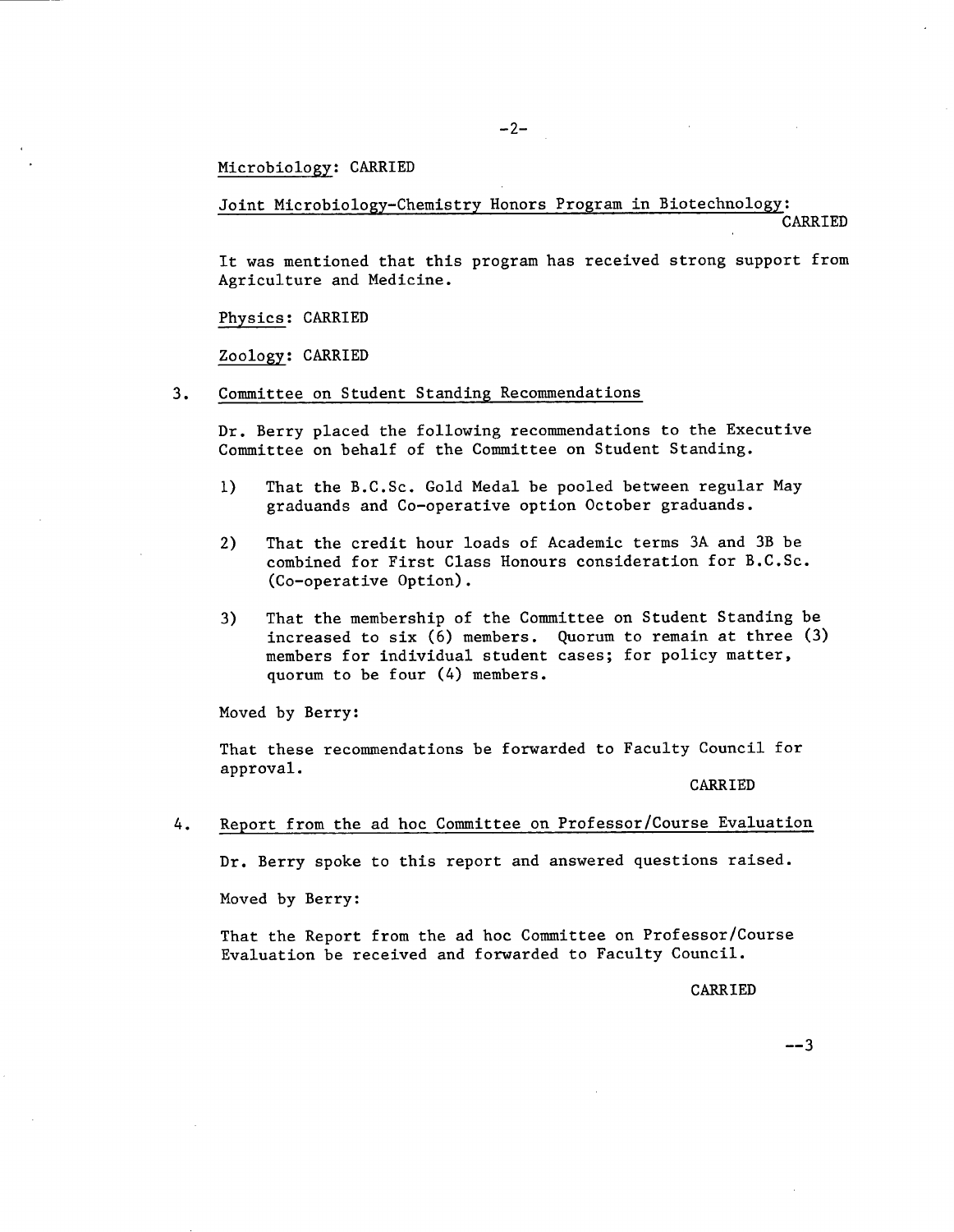## Moved by Berry:

That as a mechanism for implementing the recommendations of the "Proposed Guidelines for Teaching Evaluation" there be established, as a standing committee of the Faculty, a Committee on the Evaluation of Teaching. The committee to be appointed by Faculty Executive and consist of four persons, each for a three year term. The committee will arrange for staggering of the first members' terms. At least one person should have experience in the area of survey questionnaires, and one should be a student.

## CARRIED

The proposed terms of reference of the committee were circulated for information.

Dr. Berry mentioned that model evaluation forms developed by the ad hoc subcommittee would be distributed to departments when this recommendation is approved.

# 5. Proposal for a combined B.Sc./B.Ed. degree program

Moved by Berry:

That the proposal be approved in principle and passed on to Faculty Council for approval.

#### CARRIED

## 6. Faculty Endowment Fund Report

Dr. Losey spoke to this report and gave an progress report on the Faculty's Fund Drive. The support for the fund drive is very encouraging; with the percent of goal achieved being 48.6%.

Moved by Losey:

That the Terms of Reference for the Endowment Committee of the Faculty of Science be forwarded to Faculty Council for approval.

CARRIED

# 7. Budget

Dean Bigelow discussed the state of the budget; the cutback of \$300,000 in operating funds of the Faculty, Miscellaneous Capital allocation, and the cut in library budget of \$75,000.

The Library attacks their cut by cancelling duplicated journals, which affects 1/4 of our journal subscriptions.

--4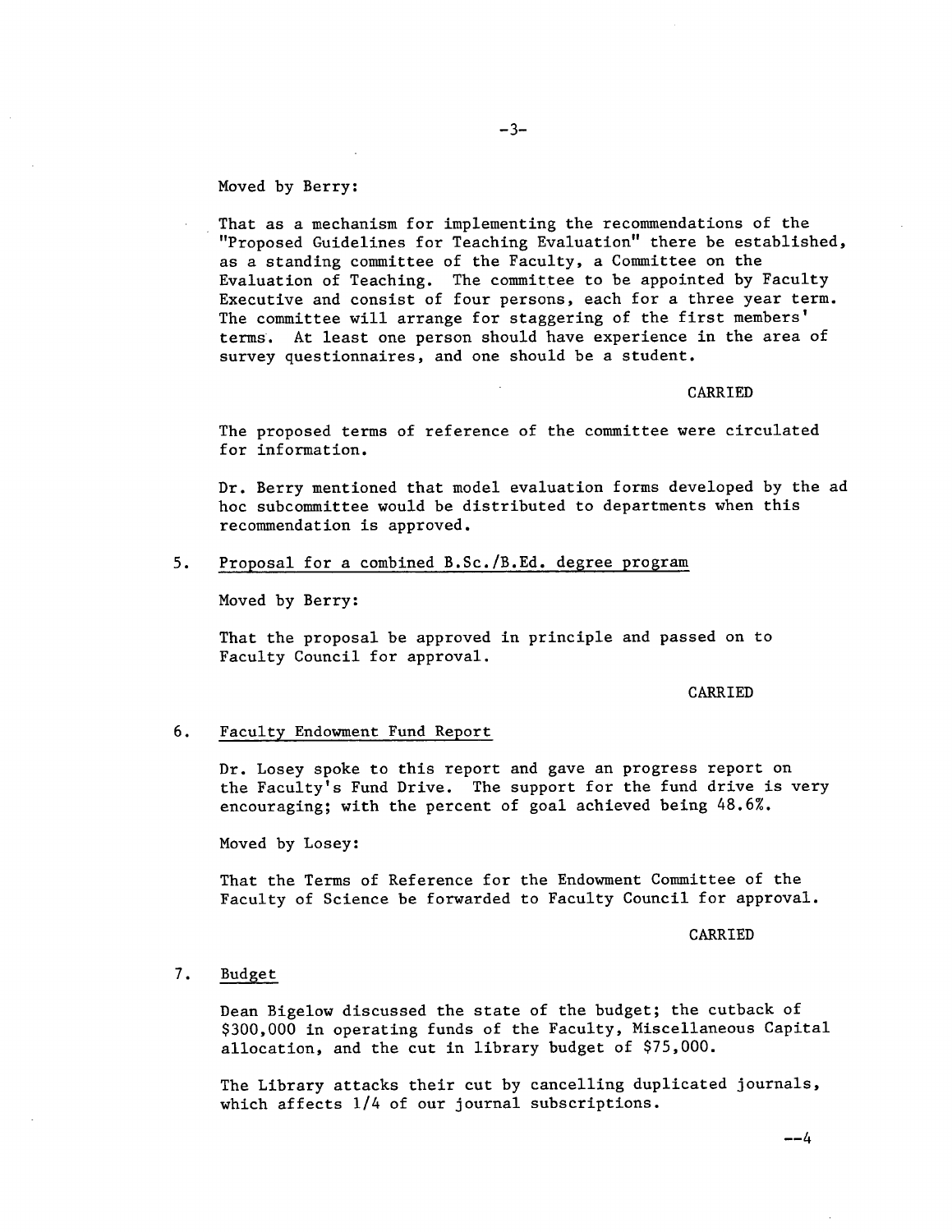# 8. Suggested Solution for the Library and Equipment Problems

Dean Bigelow circulated a suggested solution for these problems and mentioned that it had been discussed at a Heads' meeting. A lengthy discussion followed.

Moved by H. Williams:

 $\bar{z}$ 

 $\sim 10$ 

That the Suggested Solution for the Library and Equipment Problems be forwarded to Faculty Council for discussion.

CARRIED

 $\overline{a}$ 

There being no further business, meeting adjourned 5:10 p.m.